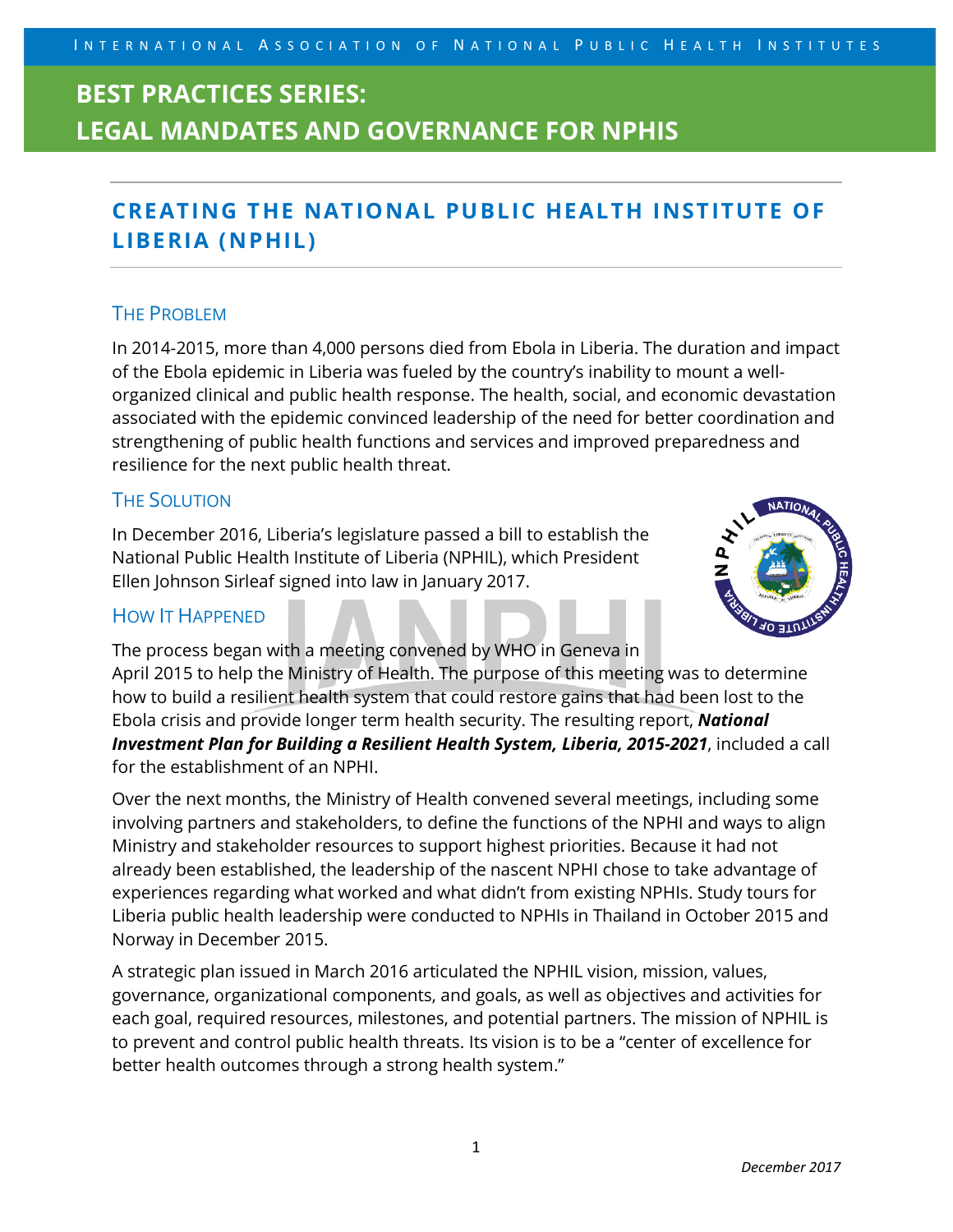# **BEST PRACTICES SERIES: LEGAL MANDATES AND GOVERNANCE FOR NPHIS**

As plans for the NPHI progressed, many issues arose, including which existing entities should become part of the NPHI and whether the institute should be autonomous or semiautonomous. In the end, experiences during the Ebola crisis – specifically the bureaucratic bottlenecks that hindered a coordinated response – led to the decision to create an autonomous agency. The hope was that this would optimize rapid, flexible, and efficient decision making in support of NPHIL goals.

With substantive input from stakeholders, a one-year operational plan was finalized in February 2016 and used as the basis for development of legislation to create the institute. The NPHIL Act of 2016, which creates the legal framework to operationalize NPHIL, was drafted in February 2016 and passed by the House of Senate in September 2016 and the House of Representatives in December 2016. It was signed into law by the President in January 2017. The President appointed the NPHIL executive team and Board of Directors in early February 2017. The NPHIL had been established – with just 22 months from first meeting to appointment of the executive team!



The NPHIL Act establishes NPHIL as an autonomous government agency that is accountable to the Minister of Health, with oversight by a Board of Directors. It amends a 1972 law to transfer the public health research function of the Ministry of Health to NPHIL and moves some Ministry components to the new institute, including the emergency operations centers and three divisions from the MOH Division of Preventive Services (National Reference Laboratory, Division of Disease Prevention and Control, and Division of Environmental and Occupational Health). The law also identifies potential funding sources for NPHIL, including national budgetary allocation, fees for sale of research products, grants and donations, indirect costs on all grants, consulting and services fees, cooperative agreements, intellectual property, and establishment of an NPHIL Foundation.

### NEXT STEPS

Plans for the immediate future include transitioning units previously housed in the MOH – scheduled for completion by December 2017 – and development of governance and policy